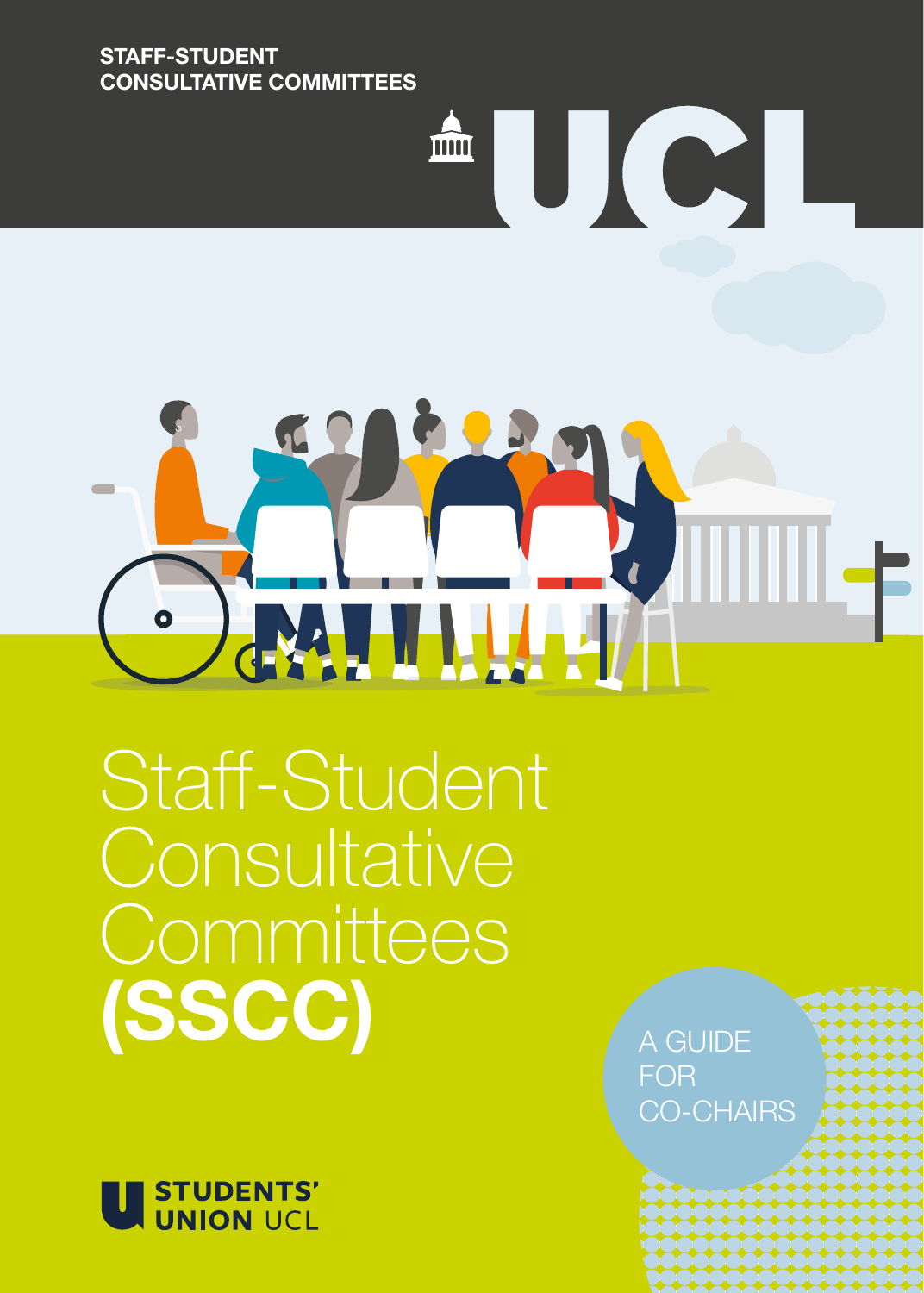## **Staff-student consultative committees** (SSCC)

Whether you are a member of staff or a student. this guide is intended to help Co-Chairs develop an effective partnership so that you get the most out of your SSCC. These meetings are a great place to discuss what's working well as well as raise issues and ignite ideas. To be really effective, it is important to prepare for the meeting, identify actions and share outcomes with the wider community.

Using the departmental Annual Student Experience Review (ASER) as a tool to guide the conversation, the meetings can provide a useful forum to discuss priorities for the year ahead, with students and staff working together to achieve objectives.

Building a productive meeting culture can take time, but successful SSCCs can help all members to feel they are valued and part of a community and the outputs can create a better education experience for the whole department.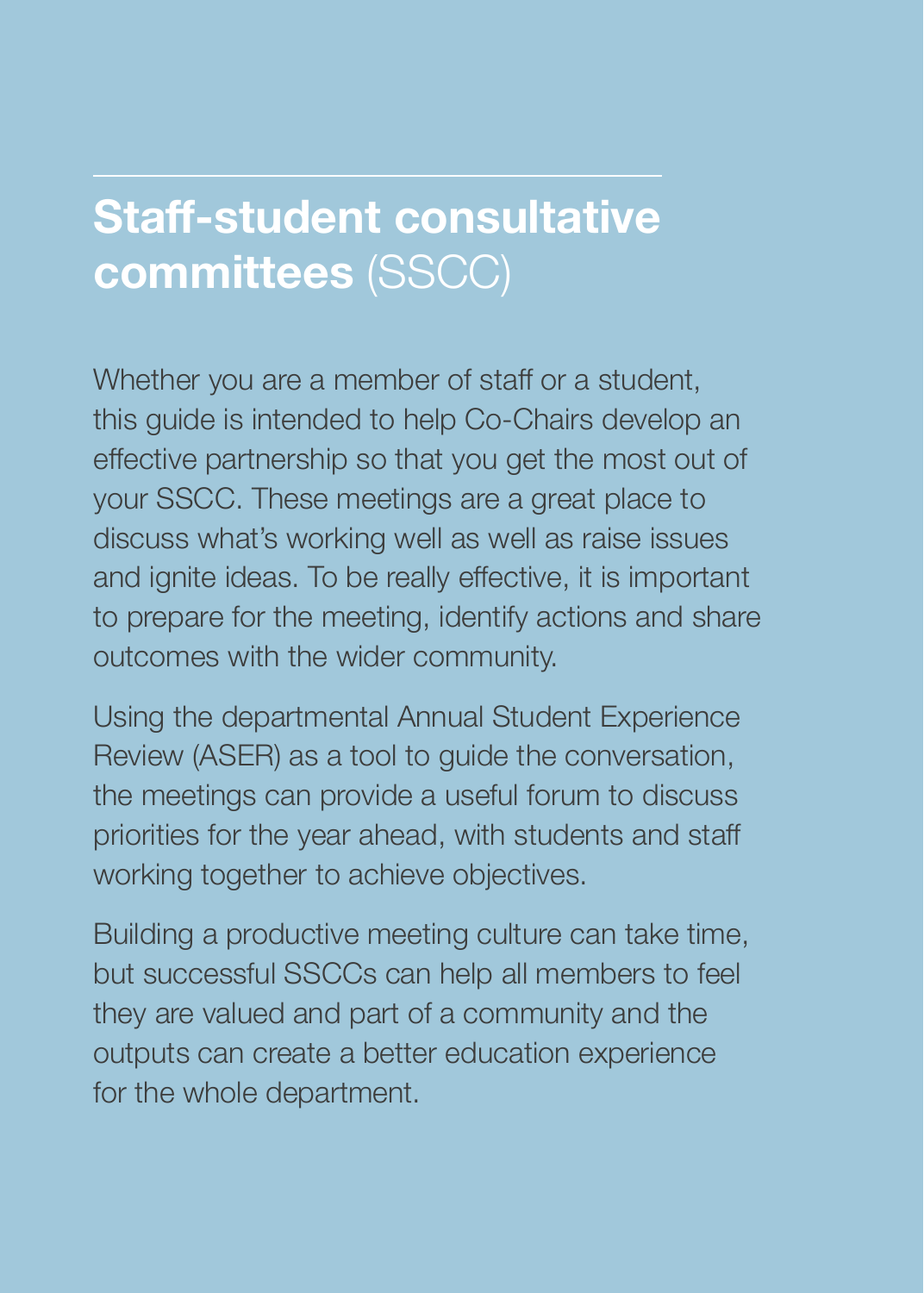# **Before the meeting** – how to prepare

**Think about scheduling:** If the SSCC is before a Departmental Teaching Committee you can take agreed actions straight to the DTC. Also think about when student reps are mostly likely to be able to attend, especially if you have a lot of part-time or commuter students.

**Collaborate on the agenda:** Each SSCC should be co-chaired by a staff member and the Lead Department Student Academic Representative. Meet beforehand to discuss the agenda (you could use the agenda template) and decide who will cover what. Read previous minutes, the ASER plan and prompt Student Academic Representatives (Student Reps) and other staff to submit agenda items.

**Agree a format:** Think specifically about items where student input would be valuable and the best way to get it. Using workshopstyle exercises can be a useful way to explore ideas and set a collaborative tone.

**Be prepared:** Come with feedback and opinions from students or staff so that the meeting can focus on how to take action, rather than asking for more feedback. Make sure any negative feedback is as neutral as possible, removing names where necessary. Encourage Student Reps to canvass widely for opinions. They could use tools such as Moodle Hot Question, or Unitu, to find out what's most important to your cohort.

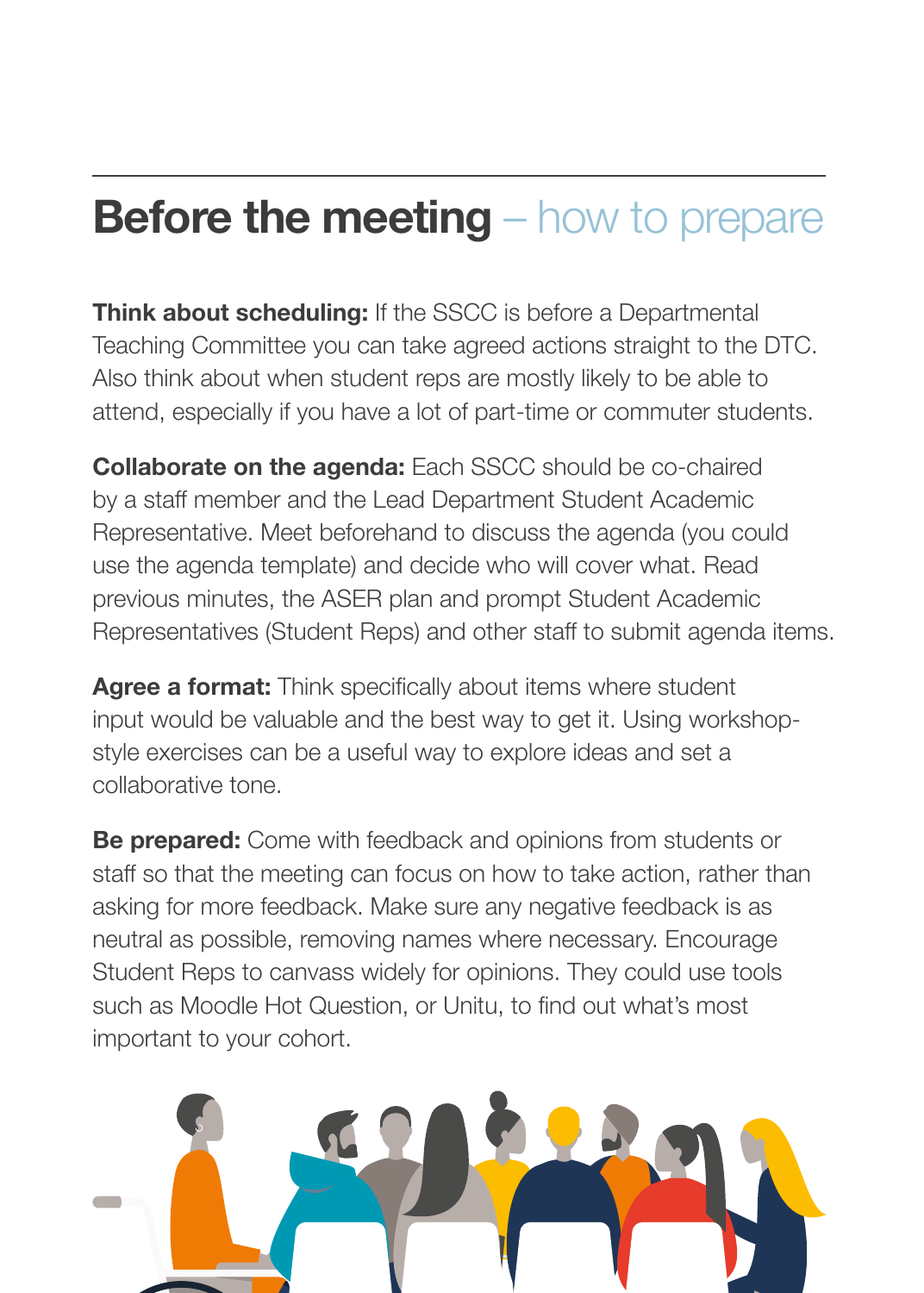# **At the meeting** – how to take action

**Agree a change or outcome:** You may be able to agree a change there and then. If it's not possible to make a change, make sure it's clear why and think about how to report back to staff and students.

**What's working well?** Don't forget to discuss the positives and what's working well. If someone has gone above and beyond to deliver a great educational experience, then this is a forum where is could be acknowledged. You may wish to add this as a regular agenda item and ask people to send in their suggestions beforehand.

**Investigate further (it may help to form a task and finish group):** Start by articulating the problem, assigning roles and authorising the members to act, agree the objective and how and when they will report back. Members may need to speak to relevant staff or students to gather more feedback (you could poll students in a lecture or set up a focus group).

**Escalate the issue:** Talk to the Faculty Student Rep to find out if the issue is experienced by other Departments or if solutions are already in place. If this is a widespread UCL problem they could take it to the Student Experience Committee (StEC) for further discussion. You may also want to speak to other staff members, if they weren't at the meeting, for example the Head of Department.

**Scope a project and bid for UCL ChangeMakers funding to make it happen:** Collaborate with staff as part of a project team working to make UCL education even better, through the UCL ChangeMakers initiative. See overleaf for more details.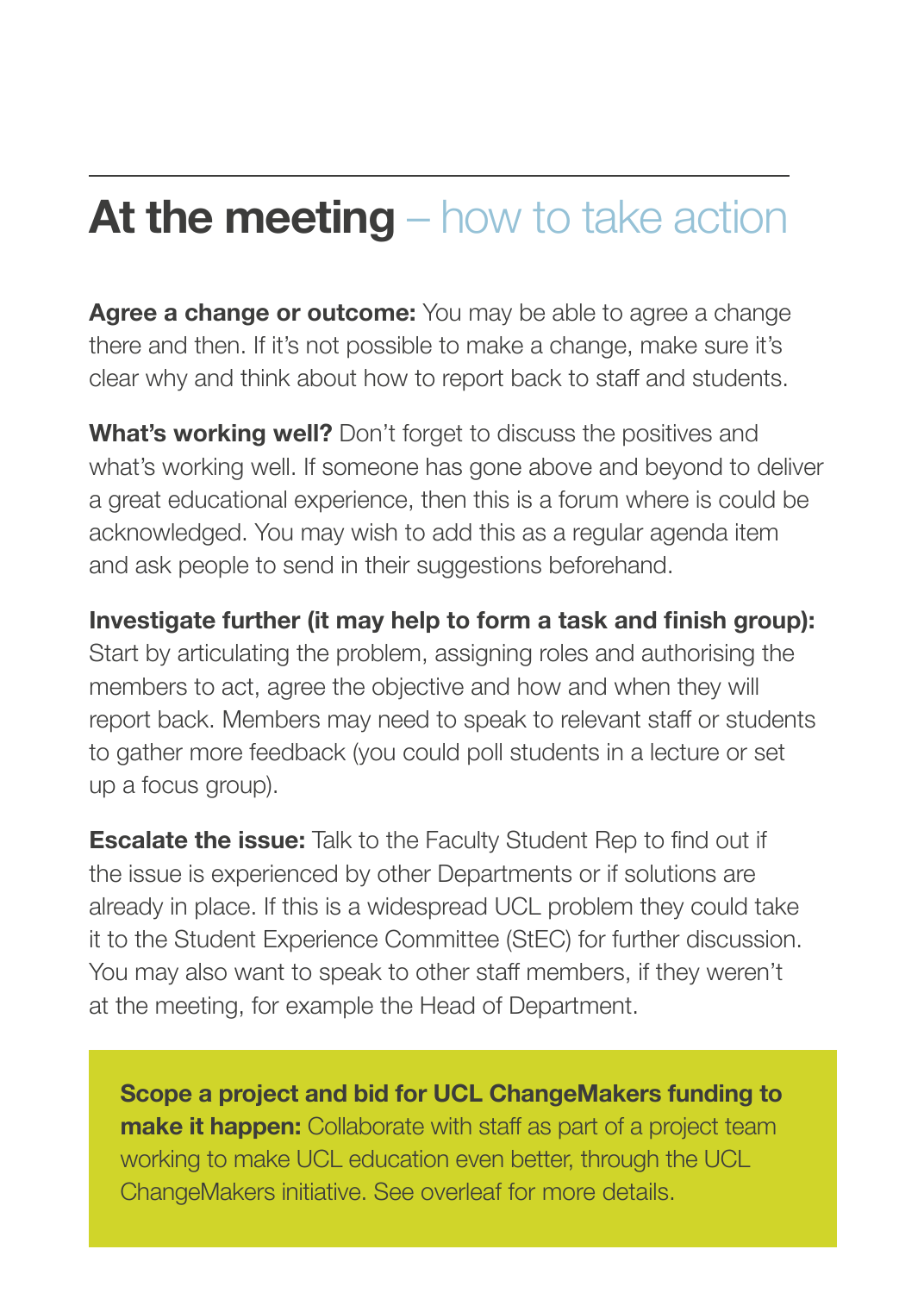# **After the meeting** – how to follow up

**Confirm and circulate minutes:** Send the minutes to SSCC members, post them on a Moodle page and also email to **sscc@ucl.ac.uk**, within ten working days.

**Track actions:** You could summarise the main points/changes discussed in a table and use a Red/Amber/Green tracker for actions and post on Moodle, so that students and staff have access to a snapshot of what was raised, rather than reading through lengthy minutes.

**Update ALL students:** This includes students who provided feedback e.g. through focus groups or polls, plus the wider student community in your department. You could use lecture shout outs, social media channels or other tools such as Unitu.

**Don't forget staff!** Teaching staff can pass on key messages through their seminars and lectures, or administrators may be able to help spread messages about outcomes of the meeting by forwarding on a 'need to know' email.

**Celebrate changes: Whether it's changes driven by the SSCC or just reinforcing the aspects of education that are going well and that students value, don't forget to share positive news. You could use run a 'You Shaped Your Department' campaign using the templates that are available on the Teaching and Learning portal (see link overleaf), post on departmental social media pages, or host an informal departmental coffee morning and announce any good news.**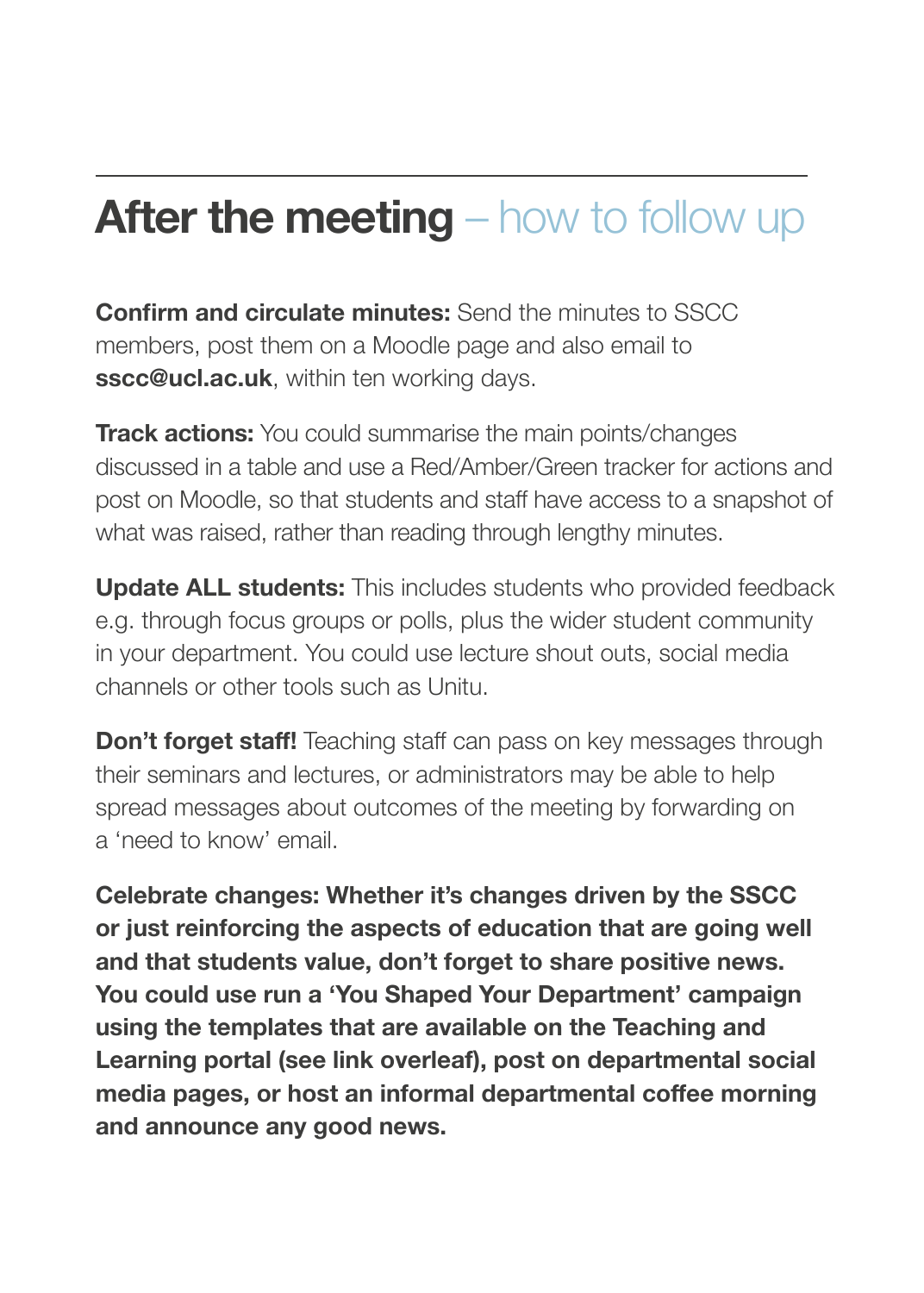# **UCL Changemakers**

#### **Turn your idea into a reality with a UCL ChangeMakers project**

UCL ChangeMakers supports students and staff to work in partnership on projects that improve the learning environment at UCL. Each department in UCL is guaranteed funding of £850 for one project per year. Proposals are generated via SSCCs and approved by Departmental Teaching Committees (DTC). ChangeMakers is underpinned by the ethos that both students and staff have an important contribution to make to education at UCL and working together harnesses the expertise of both to bring about change.

#### **How does it work?**

- A project proposal should be discussed at the SSCC and a proposal submitted to Departmental Teaching Committee
- Project teams are identified at the SSCC (team members don't necessarily need to be members of SSCC) and should have at least one staff lead and around 2–4 students
- Funding of £850 is available for project costs and reward / recognition for students
- You can apply for this funding as early in the academic year as you like and the sooner you apply, the more time you have to carry out your projects (typically, a project spans 10–15 weeks across 2 terms).

#### **Support**

For more information visit our website: **www.ucl.ac.uk/changemakers**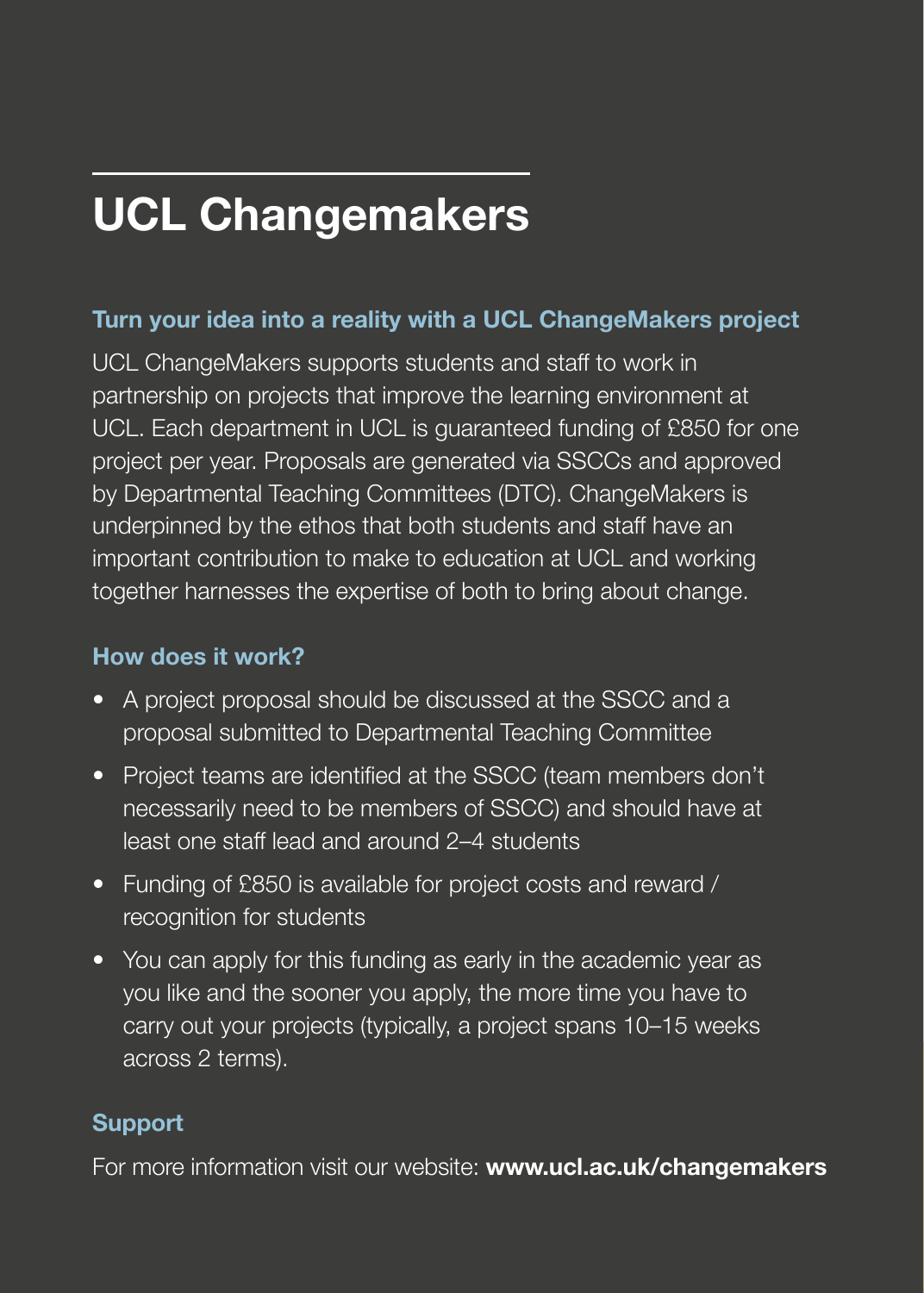# **Helpful resources**

#### **www.studentsunionucl.org/reps/staff**

- SSCC Benchmarking Tool
- SSCC Agenda and Minutes Templates
- InEDITA Effective Staff Student Consultative Committees

#### **www.ucl.ac.uk/teaching-learning/student-engagement/templatesguides**

- You Shaped UCL templates
- Student engagement case studies
- Tracking actions guidance and tools

**Tip**

You don't need to wait until the next SSCC to discuss ongoing matters. It might help if co-chairs schedule monthly catch ups to keep each other in the loop on any developments.